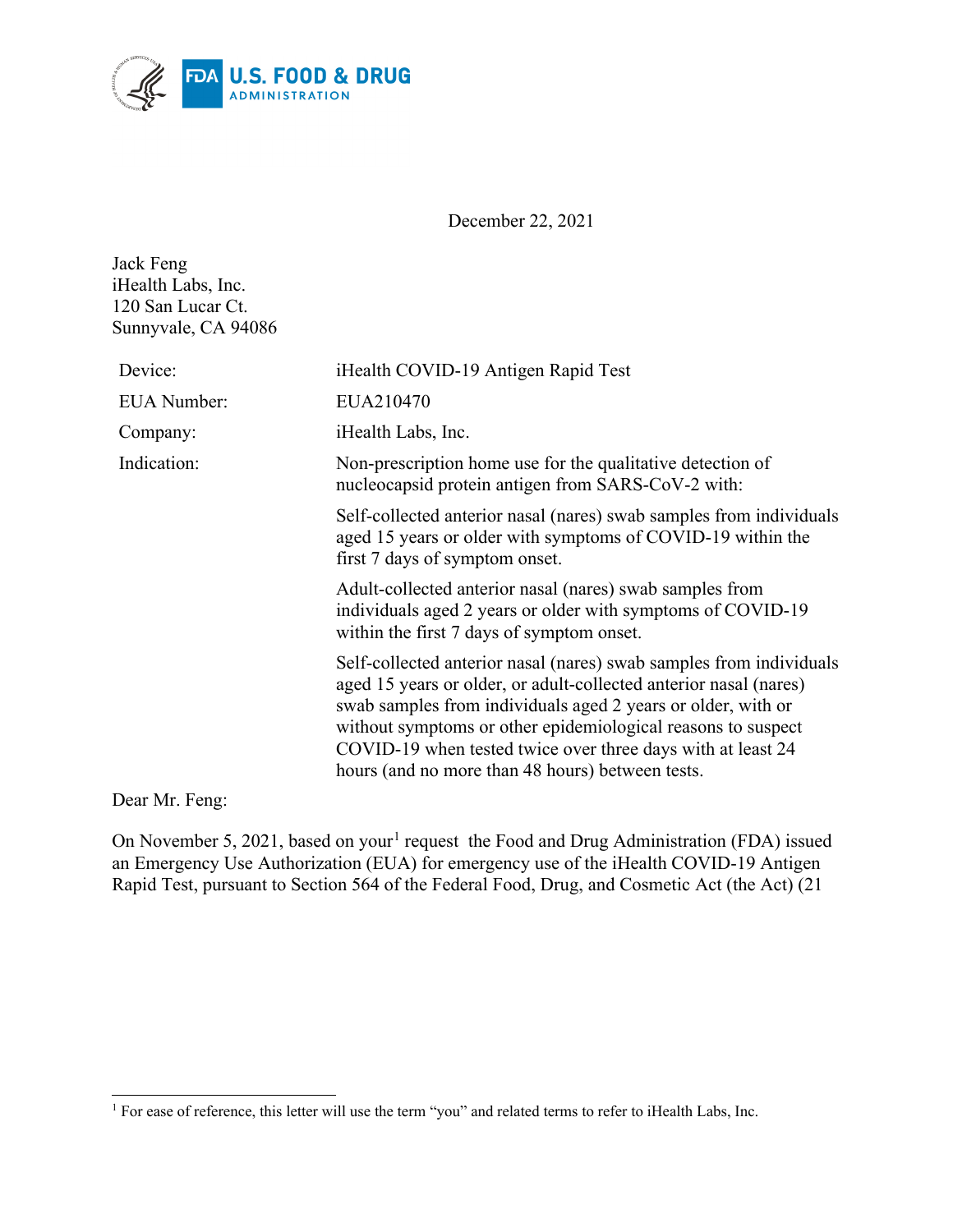### Page 2 – Jack Feng, iHealth Labs, Inc.

U.S.C. §360bbb-3) for the indication stated in the letter.<sup>[2](#page-1-0)</sup> Based on your request, FDA reissued the letter in its entirety with revisions incorporated on December [3](#page-1-1), 2021.<sup>3</sup>

On December 11, 2021, you requested to amend your EUA. Based on that request, and having concluded that revising the December 3, 2021, EUA is appropriate to protect the public health or safety under section  $564(g)(2)(C)$  of the Act (21 U.S.C. § 360bbb-3(g)(2)(C)), FDA is reissuing the December 3, 2021, letter in its entirety with the revisions incorporated.<sup>[4](#page-1-2)</sup> Pursuant to section 564 of the Act and the Scope of Authorization (Section II) and Conditions of Authorization (Section IV) of this reissued letter, your product<sup>[5](#page-1-3)</sup> is now authorized for use consistent with the indication described above.

On February 4, 2020, pursuant to Section 564(b)(1)(C) of the Act, the Secretary of the Department of Health and Human Services (HHS) determined that there is a public health emergency that has a significant potential to affect national security or the health and security of United States citizens living abroad, and that involves the virus that causes COVID-19. Pursuant to Section 564 of the Act, and on the basis of such determination, the Secretary of HHS then declared that circumstances exist justifying the authorization of emergency use of in vitro diagnostics for detection and/or diagnosis of the virus that causes COVID-19 subject to the terms of any authorization issued under Section 5[6](#page-1-4)4(a) of the Act.<sup>6</sup>

FDA considered the totality of scientific information available in authorizing the emergency use of your product for the indication above. A summary of the performance information FDA relied upon is included in the "iHealth COVID-19 Antigen Rapid Test Healthcare Provider Instructions for Use" identified below.

Having concluded that the criteria for issuance of this authorization under Section 564(c) of the

<span id="page-1-0"></span><sup>&</sup>lt;sup>2</sup> The November 5, 2021, letter authorized the iHealth COVID-19 Antigen Rapid Test for non-prescription home use for the qualitative detection of nucleocapsid protein antigen from SARS-CoV-2 with: (1) Self-collected anterior nasal (nares) swab samples from individuals aged 15 years or older with symptoms of COVID-19 within the first 7 days of symptom onset, (2) Adult-collected anterior nasal (nares) swab samples from individuals aged 2 years or older with symptoms of COVID-19 within the first 7 days of symptom onset and, (3) Self-collected anterior nasal (nares) swab samples from individuals aged 15 years or older, or adult-collected anterior nasal (nares) swab samples from individuals aged 2 years or older, with or without symptoms or other epidemiological reasons to suspect COVID-19 when tested twice over three days with at least 24 hours (and no more than 48 hours) between tests. <sup>3</sup> On December 3, 2021, the revisions to the November 5, 2021, letter and authorized labeling included: (1) offer the test kit with 1-pack option, in addition to the 2-, 5- or 40-pack options currently offered, (2) add additional model numbers to further increase production capacity, (3) update Condition of Authorization S. to maintain the original 3 month timeline afforded in the November 5, 2021, letter, and (4) updates to the Fact Sheet for Healthcare Providers to fix a minor error and update the date to match the date of reissuance.

<span id="page-1-2"></span><span id="page-1-1"></span><sup>&</sup>lt;sup>4</sup> The revisions to the December 3, 2021, letter and authorized labeling include: (1) modification of the test kit (including end user "iHealth COVID-19 Antigen Rapid Test Instruction for use,") to offer two kit configurations: Test Set 1-includes a pre-filled Tube or Test Set 2 - empty Tube plus sealed Solution vial to further increase production capacity, (2) update Condition of Authorization S. below to maintain the original 3 month timeline afforded in the November 5, 2021, letter (and continued in December 3, 2021 letter) to 1.5 months, and (3) updates to the Fact Sheet for Healthcare Providers to fix a minor error and update the date to match the date of reissuance. <sup>5</sup> For ease of reference, this letter will use the term "your product" to refer to the iHealth COVID-19 Antigen Rapid Test for the indication identified above.

<span id="page-1-4"></span><span id="page-1-3"></span><sup>6</sup> U.S. Department of Health and Human Services, *Determination of a Public Health Emergency and Declaration that Circumstances Exist Justifying Authorizations Pursuant to Section 564(b) of the Federal Food, Drug, and Cosmetic Act, 21 U.S.C.* § *360bbb-3*. 85 FR 7316 (February 7, 2020).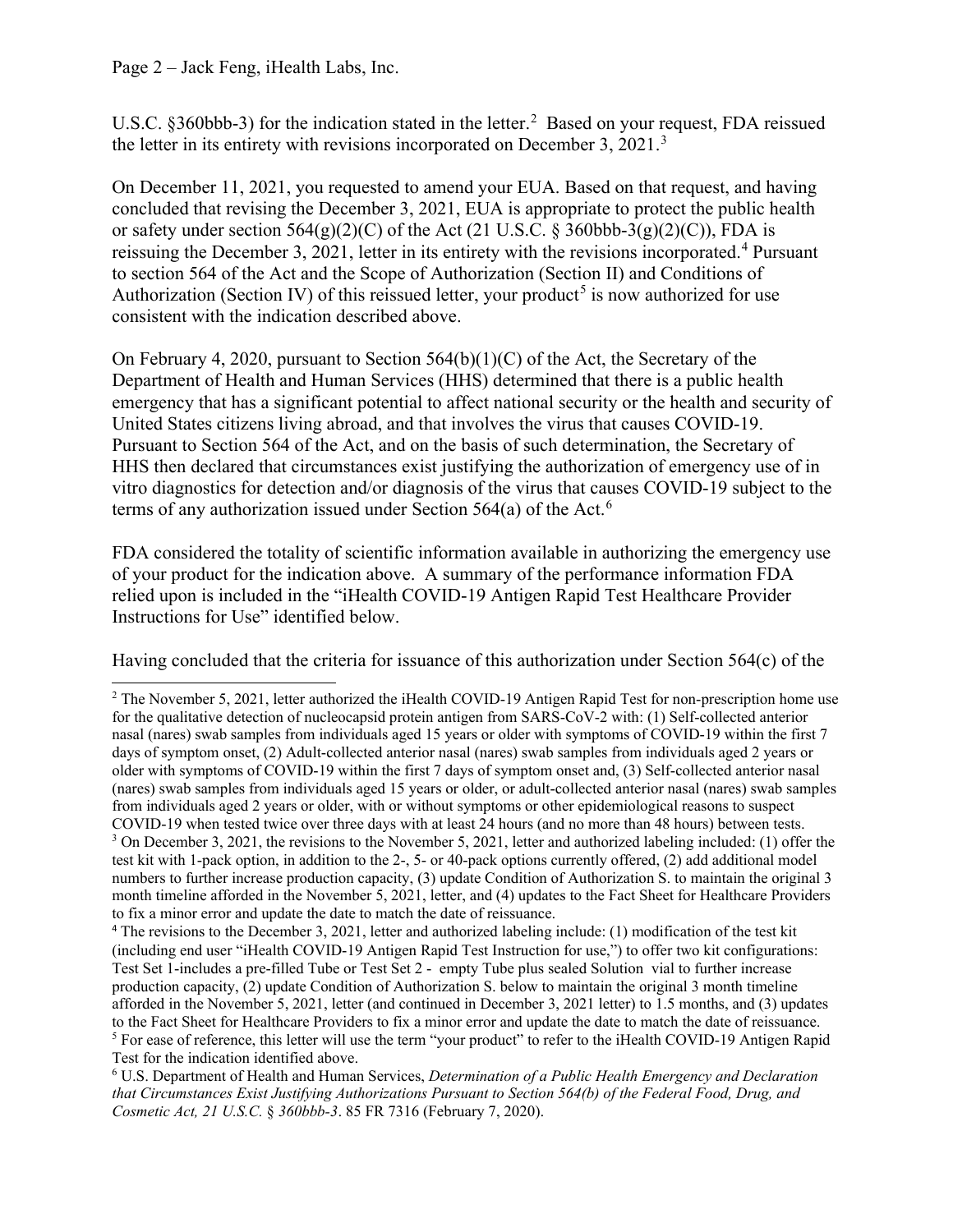### Page 3 – Jack Feng, iHealth Labs, Inc.

Act are met, I am authorizing the emergency use of your product, described in the Scope of Authorization of this letter (Section II), subject to the terms of this authorization.

### **I. Criteria for Issuance of Authorization**

I have concluded that the emergency use of your product meets the criteria for issuance of an authorization under Section 564(c) of the Act, because I have concluded that:

- 1. The SARS-CoV-2 can cause a serious or life-threatening disease or condition, including severe respiratory illness, to humans infected by this virus;
- 2. Based on the totality of scientific evidence available to FDA, it is reasonable to believe that your product may be effective in diagnosing COVID-19, and that the known and potential benefits of your product when used for diagnosing COVID-19, outweigh the known and potential risks of your product; and
- 3. There is no adequate, approved, and available alternative to the emergency use of your product. [7](#page-2-0)

#### **II. Scope of Authorization**

I have concluded, pursuant to Section  $564(d)(1)$  of the Act, that the scope of this authorization is limited to the indication above.

### **Authorized Product Details**

Your product is a lateral flow assay intended for the qualitative detection of nucleocapsid protein antigen from SARS-CoV-2. This test is authorized for non-prescription home use with selfcollected anterior nasal (nares) swab samples from individuals aged 15 years or older with symptoms of COVID-19 within the first 7 days of symptom onset. This test is also authorized for non-prescription home use with adult-collected anterior nasal (nares) swab samples from individuals aged 2 years or older with symptoms of COVID-19 within the first 7 days of symptom onset. This test is also authorized for non-prescription home use with self-collected anterior nasal (nares) swab samples from individuals aged 15 years or older, or adult-collected anterior nasal (nares) swab samples from individuals aged 2 years or older, with or without symptoms or other epidemiological reasons to suspect COVID-19 when tested twice over three days with at least 24 hours (and no more than 48 hours) between tests. Your product does not differentiate between SARS-CoV and SARS-CoV-2.

The SARS-CoV-2 nucleocapsid protein antigen is generally detectable in anterior nasal swab specimens during the acute phase of infection. Positive results indicate the presence of viral antigens, but clinical correlation with past medical history and other diagnostic information is necessary to determine infection status. Positive results do not rule out bacterial infection or coinfection with other viruses. The agent detected may not be the definite cause of disease. Individuals who test positive with your product should self-isolate and seek follow up care with

<span id="page-2-0"></span><sup>&</sup>lt;sup>7</sup> No other criteria of issuance have been prescribed by regulation under Section 564(c)(4) of the Act.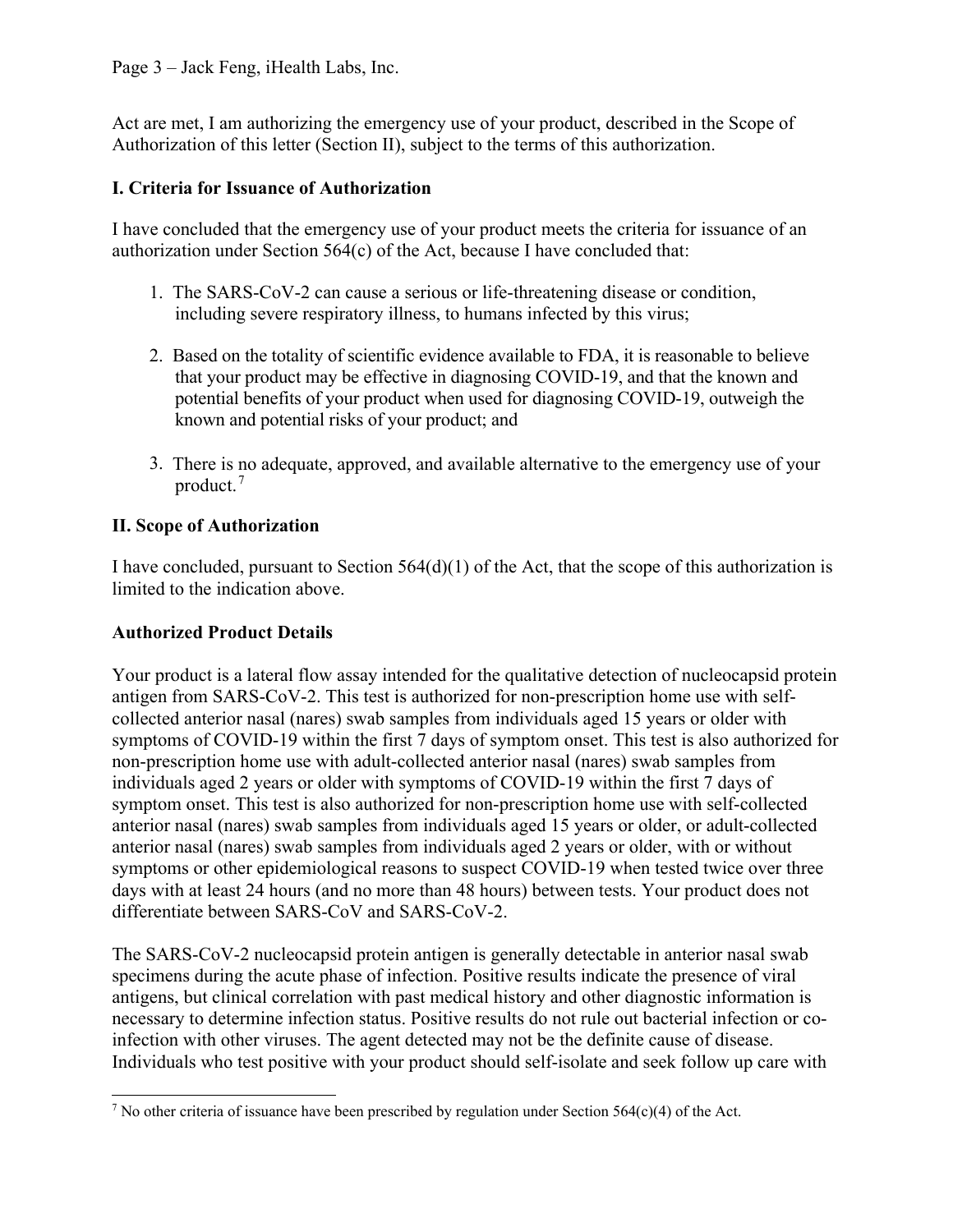their physician or healthcare provider as additional testing may be necessary.

Negative results are presumptive and confirmation with a molecular assay, if necessary, for patient management, may be performed. Negative results do not rule out COVID-19 and should not be used as the sole basis for treatment or patient management decisions, including infection control decisions. Negative results should be considered in the context of an individual's recent exposures, history and the presence of clinical signs and symptoms consistent with COVID-19.

For serial testing programs, additional confirmatory testing with a molecular test for negative results may be necessary, if there is a high likelihood of SARS-CoV-2 infection, such as an individual with a close contact with COVID-19 or with suspected exposure to COVID-19 or in communities with high prevalence of infection. Additional confirmatory testing with a molecular test for positive results may also be necessary, if there is a low likelihood of SARS-CoV-2 infection, such as in individuals without known exposures to COVID-19 or residing in communities with low prevalence of infection.

Individuals who test negative and continue to experience COVID-19 like symptoms of fever, cough and/or shortness of breath may still have SARS-CoV-2 infection and should seek follow up care with their physician or healthcare provider.

Individuals should provide all results obtained with this product to their healthcare provider for public health reporting or by following the mobile application instructions for self-reporting. All healthcare providers will report all test results they receive from individuals who use the authorized product to relevant public health authorities in accordance with local, state, and federal requirements using appropriate LOINC and SNOMED codes, as defined by the Laboratory In Vitro Diagnostics (LIVD) Test Code Mapping for SARS-CoV-2 Tests provided by the Centers for Disease Control and Prevention (CDC).

Your product is performed using anterior nasal (nares) swab samples from individuals aged 2 years or older. The individual using your product is instructed to download, register and log into the mobile application (App) and follow the step-by-step based instructions on the iHealth COVID-19 Test App on a compatible smartphone. [8](#page-3-0) The individual will receive a kit with one of two possible configurations. When using your product, the individual first removes either: (1) Test Set 1 - the COVID-19 Test Card in Pouch, the Tube pre-filled with the extraction solution and the swab or (2) Test Set 2 - the COVID-19 Test Card in Pouch, empty Tube, sealed Solution and the swab. For Test Set 2, the individual proceeds to transfer the Solution into the empty Tube. For Test Set 1 and 2, the individual then opens the foil pouch containing COVID-19 Test Card. The swab is then removed from its packaging and the individual collects an anterior nasal swab sample by inserting the swab into the nostril and firmly and slowly brushing the insides of the nasal wall in a circular motion at least 5 times, taking at least 15 seconds to collect the specimen, before repeating the process in the second nostril. The swab is then immediately inserted into the tube and stir at least 15 times. The swab is then removed while pressing against the sides of the tube and the tube capped with the cap. The liquid in tube interacts with the

<span id="page-3-0"></span><sup>8</sup> Compatible smartphone includes Apple iPhone running Operation System (iOS) 12 or later versions of the iOS, and Android Phones running Android 6.0 or later versions. Additional smartphone models as may be requested, and for which you receive appropriate authorization, in accordance with Condition L. below.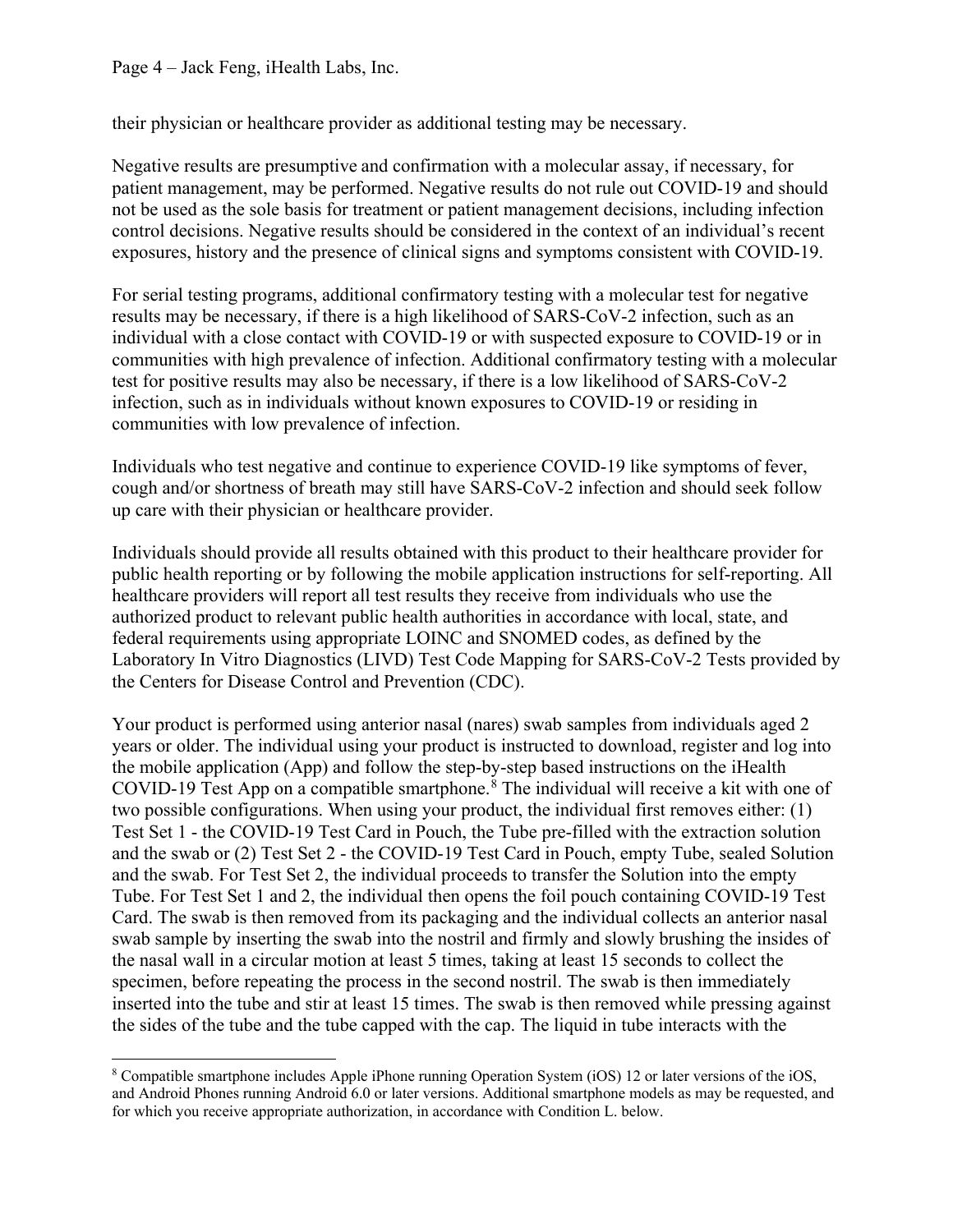Page 5 – Jack Feng, iHealth Labs, Inc.

specimen and facilitates exposure of the appropriate viral antigens to the antibodies used in your product. Three drops of the solution are applied into the Sample Port of the COVID-19 Test Card. The individual then starts the 15 minute timer. If the extracted specimen contains SARS-CoV-2 antigens, a pink-to-purple T (Test) Line, along with a pink-to-purple C (Control) Line will appear on the COVID-19 Test Card indicating a positive result. This control line indicates that the sample has migrated across the membrane as intended and indicates that the test was correctly performed. Test results are interpreted visually after 15 minutes based on the presence or absence of visually detectable colored lines at the control line (C) and/or test line (T).

The iHealth COVID-19 Antigen Rapid Test includes the following materials or other authorized materials (as may be requested under Condition L. below): COVID-19 Test Card(s), Nasal Swab(s), the end user "iHealth COVID-19 Antigen Rapid Test Instruction for use," and either pre-filled Tube(s) (Test Set 1) or empty Tube(s) plus sealed Solution(s) (Test Set 2).

Your product includes an internal control test line ("C") that must generate the expected result for a test to be considered valid, as outlined in the "iHealth COVID-19 Antigen Rapid Test Instruction for use" and the "iHealth COVID-19 Antigen Rapid Test Healthcare Provider Instructions for Use."

The labeling entitled "iHealth COVID-19 Antigen Rapid Test Healthcare Provider Instructions for Use," the "iHealth COVID-19 Antigen Rapid Test Instruction for use," and the "iHealth COVID-19 Antigen Rapid Test" box labels (1-, 2-, 5- or 40-pack) (available at [https://www.fda.gov/medical-devices/coronavirus-disease-2019-covid-19-emergency-use](https://www.fda.gov/medical-devices/coronavirus-disease-2019-covid-19-emergency-use-authorizations-medical-devices/in-vitro-diagnostics-euas)[authorizations-medical-devices/in-vitro-diagnostics-euas\)](https://www.fda.gov/medical-devices/coronavirus-disease-2019-covid-19-emergency-use-authorizations-medical-devices/in-vitro-diagnostics-euas), the "iHealth COVID-19 Test" software App and the following fact sheet pertaining to the emergency use, is required to be made available as set forth in the Conditions of Authorization (Section IV), and are collectively referred to as "authorized labeling":

• Fact Sheet for Healthcare Providers<sup>[9](#page-4-0)</sup>: iHealth Labs, Inc. - iHealth COVID-19 Antigen Rapid Test

The above described product, when accompanied by the authorized labeling as set forth in the Conditions of Authorization (Section IV) is authorized to be distributed and used under this EUA, despite the fact that it does not meet certain requirements otherwise required by applicable federal law.

I have concluded, pursuant to Section 564(d)(2) of the Act, that it is reasonable to believe that the known and potential benefits of your product, when used consistent with the Scope of Authorization of this letter (Section II), outweigh the known and potential risks of your product.

I have concluded, pursuant to Section  $564(d)(3)$  of the Act, based on the totality of scientific evidence available to FDA, that it is reasonable to believe that your product may be effective in diagnosing COVID-19, when used consistent with the Scope of Authorization of this letter (Section II), pursuant to Section  $564(c)(2)(A)$  of the Act.

<span id="page-4-0"></span><sup>9</sup> Note that the information typically found in a Fact Sheet for Individuals is contained in the authorized "iHealth COVID-19 Antigen Rapid Test Instruction for use " that will be available to end users as set forth in the Conditions of Authorization (Section IV).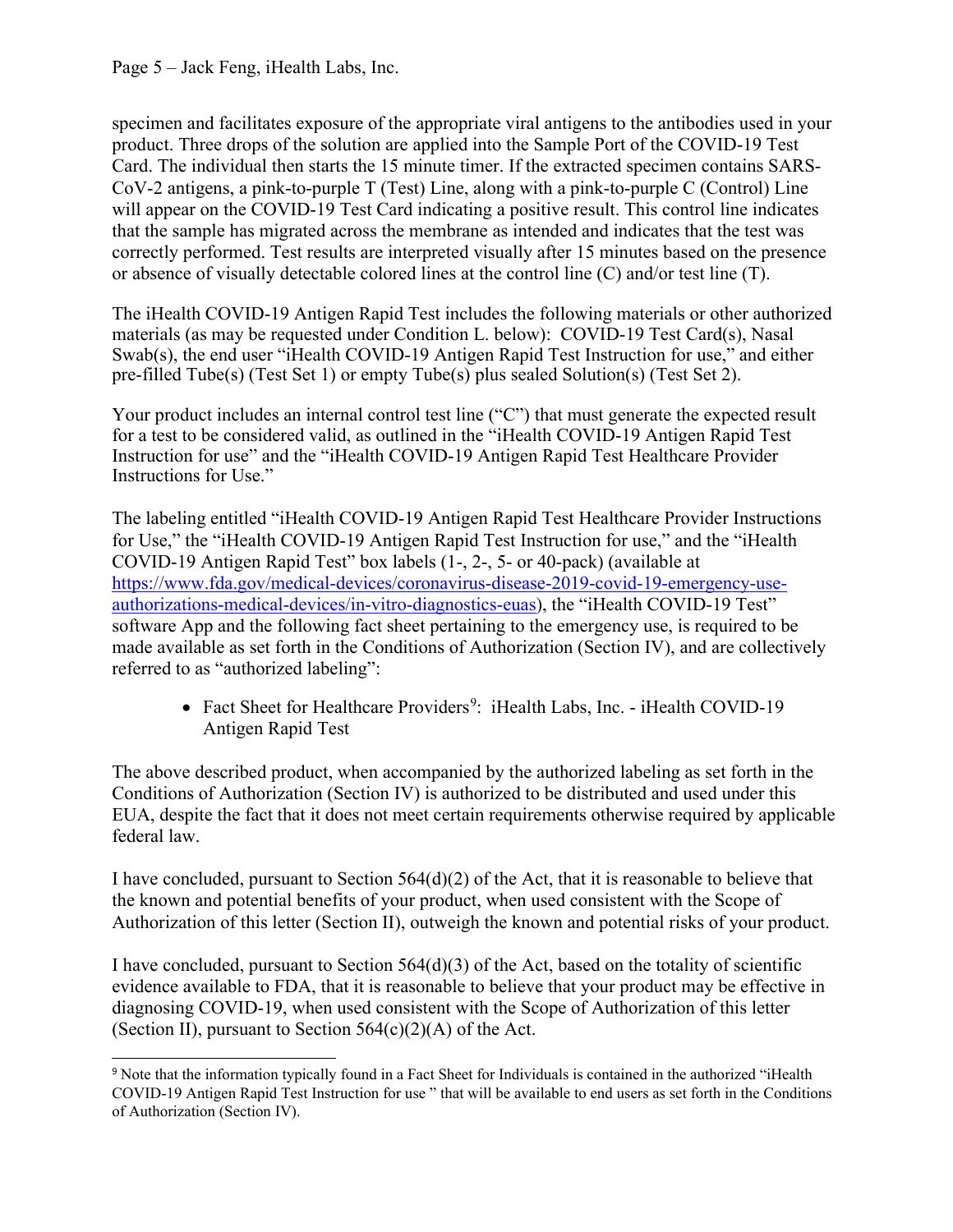FDA has reviewed the scientific information available to FDA, including the information supporting the conclusions described in Section I above, and concludes that your product (as described in the Scope of Authorization of this letter (Section II)) meets the criteria set forth in Section 564(c) of the Act concerning safety and potential effectiveness.

The emergency use of your product under this EUA must be consistent with, and may not exceed, the terms of this letter, including the Scope of Authorization (Section II) and the Conditions of Authorization (Section IV). Subject to the terms of this EUA and under the circumstances set forth in the Secretary of HHS's determination under Section 564(b)(1)(C) of the Act described above and the Secretary of HHS's corresponding declaration under Section 564(b)(1) of the Act, your product is authorized for the indication above.

# **III. Waiver of Certain Requirements**

I am waiving the following requirements for your product during the duration of this EUA:

• Current good manufacturing practice requirements, including the quality system requirements under 21 CFR Part 820 with respect to the design, manufacture, packaging, labeling, storage, and distribution of your product, but excluding Subpart H (Acceptance Activities, 21 CFR 820.80 and 21 CFR 820.86), Subpart I (Nonconforming Product, 21 CFR 820.90), and Subpart O (Statistical Techniques, 21 CFR 820.250).

# **IV. Conditions of Authorization**

Pursuant to Section  $564(e)$  of the Act, I am establishing the following conditions on this authorization:

# **iHealth Labs, Inc. (You) and Authorized Distributor(s)[10](#page-5-0)**

- A. Your product must comply with the following labeling requirements: the intended use statement in 21 CFR 809.10(a)(2), (b)(2); adequate directions for use in 21 U.S.C. 352(f) and 21 CFR 809.10(b)(5), (7), and (8); appropriate limitations on the use of the device including information required under 21 CFR 809.10(a)(4); and any available information regarding performance of the device, including requirements under 21 CFR 809.10(b)(12).
- B. You and authorized distributor(s) must make available the "iHealth COVID-19 Antigen Rapid Test Instruction for use" for your product in the shipped kit using the "iHealth COVID-19 Antigen Rapid Test" box labels (1-, 2-, 5- or 40-pack) and electronically on your website(s).

<span id="page-5-0"></span><sup>&</sup>lt;sup>10</sup> "Authorized Distributor(s)" are identified by you, iHealth Labs, Inc., in your EUA submission as an entity allowed to distribute the iHealth COVID-19 Antigen Rapid Test.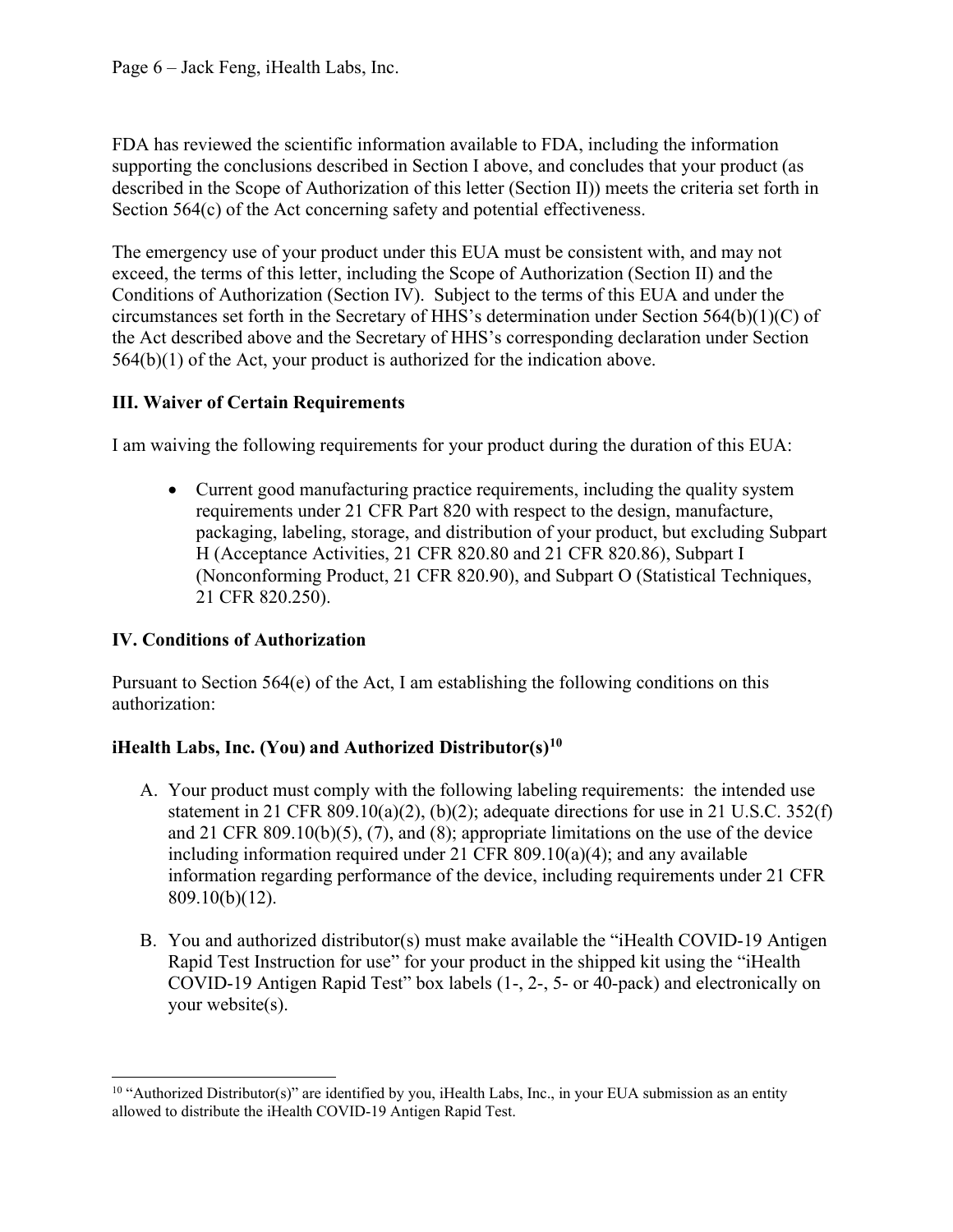- C. You and authorized distributor(s) must maintain records of customer complaint files and report to FDA any significant complaints about usability or deviations from the established performance characteristics of which you and authorized distributor(s) become aware.
- D. You and authorized distributor(s) must inform relevant public health authorities of this EUA, including the terms and conditions herein, and any updates made to your product and/or the authorized labeling.
- E. Through a process of inventory control, you and authorized distributor(s) must maintain records of the locations (e.g., pharmacies, doctor's offices, etc.) to which your product is distributed and the number of tests distributed to each location.
- F. You and authorized distributor(s) must collect information on the performance of your product and have a process in place to track adverse events, including any occurrence of false positive or false negative results and significant deviations from the established performance characteristics of the product of which you become aware and report any such events to FDA in accordance with 21 CFR Part 803. Serious adverse events, especially unexpected biosafety concerns, should immediately be reported to the Division of Microbiology (DMD)/Office of Health Technology 7 (OHT7)-Office of In Vitro Diagnostics and Radiological Health (OIR)/Office of Product Evaluation and Quality (OPEQ)/Center for Devices and Radiological Health (CDRH) (via email: [CDRH-EUAReporting@fda.hhs.gov\)](mailto:CDRH-EUAReporting@fda.hhs.gov).
- G. You and authorized distributor(s) are authorized to make available additional information relating to the emergency use of your product that is consistent with, and does not exceed, the terms of this letter of authorization.
- H. You and authorized distributor(s) using your product must ensure that any records associated with this EUA are maintained until otherwise notified by FDA. Such records will be made available to FDA for inspection upon request.

## **iHealth Labs, Inc. (You)**

- I. You must notify FDA of any authorized distributor(s) of your product, including the name, address, and phone number of any authorized distributor(s).
- J. You must provide authorized distributor(s) with a copy of this EUA and communicate to authorized distributor(s) any subsequent revisions that might be made to this EUA and its authorized accompanying materials, including the authorized labeling.
- K. You must make the authorized "iHealth COVID-19 Antigen Rapid Test Healthcare Provider Instructions for Use" and the Fact Sheet for Healthcare Providers electronically available on your website. Additionally, you must provide the opportunity to request a copy of the "iHealth COVID-19 Antigen Rapid Test Healthcare Provider Instructions for Use" and Fact Sheet for Healthcare Providers in paper form, and after such request, promptly provide the requested labeling at no additional cost.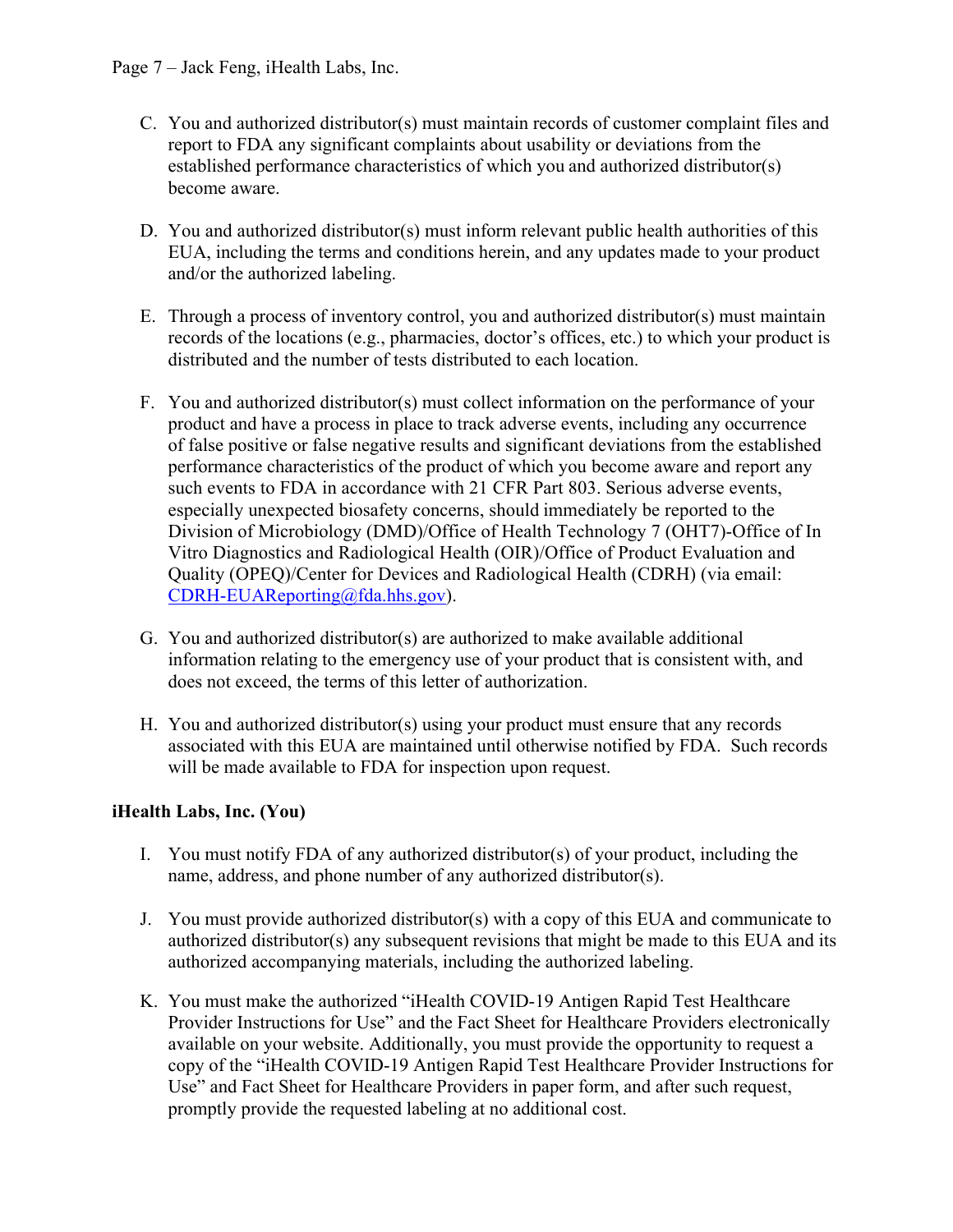- L. You may request changes to this EUA for your product, including to the Scope of Authorization (Section II in this letter) or to the authorized labeling, including requests to make available additional authorized labeling specific to an authorized distributor. Such additional labeling may use another name for the product but otherwise must be consistent with the authorized labeling and shall not exceed the terms of authorization of this letter. Any request for changes to this EUA should be submitted to DMD/OHT7- OIR/OPEQ/CDRH and require appropriate authorization from FDA prior to implementation.
- M. You must comply with the following requirements pursuant to FDA regulations: 21 CFR 820 Subpart H (Acceptance Activities, 21 CFR 820.80 and 21 CFR 820.86), Subpart I (Nonconforming Product, 21 CFR 820.90), and Subpart O (Statistical Techniques, 21 CFR 820.250).
- N. You must have lot release procedures and the lot release procedures, including the study design and statistical power, must ensure that the product released for distribution meet the clinical and analytical performance claimed in the authorized labeling.
- O. If requested by FDA, you must submit your lot release procedures to FDA, including sampling protocols, testing protocols, and acceptance criteria, that you use to release lots of your product for distribution in the U.S. If such lot release procedures are requested by FDA, you must provide them within 48 hours of the request.
- P. You must evaluate the analytical limit of detection and assess traceability<sup>[11](#page-7-0)</sup> of your product with any FDA-recommended reference material(s). After submission to and concurrence with the data by FDA, you will update your labeling to reflect the additional testing. Such labeling updates will be made in consultation with, and require concurrence of, DMD/OHT7-OIR/OPEQ/CDRH.
- Q. You must evaluate the clinical performance of your product to support the serial screening claim in an FDA agreed upon post authorization clinical evaluation study within 6 months of the date of this letter (unless otherwise agreed to with DMD/OHT7- OIR/OPEQ/CDRH). After submission to and concurrence with the data by FDA, you must update the authorized labeling to reflect the additional testing. Such labeling updates will be made in consultation with, and require concurrence of, DMD/OHT7- OIR/OPEQ/CDRH.
- R. You must complete the agreed upon real-time stability study for your product and notify DMD/OHT7-OIR/OPEQ/CDRH of the testing results as they become available until completion of the study. After submission of the study data, and review and concurrence with the data by FDA, you must update your product labeling to reflect the additional testing if requested by FDA. Such labeling updates must be made in consultation with, and require concurrence of, DMD/OHT7- OIR/OPEQ/CDRH.

<span id="page-7-0"></span><sup>&</sup>lt;sup>11</sup> Traceability refers to tracing analytical sensitivity/reactivity back to an FDA-recommended reference material.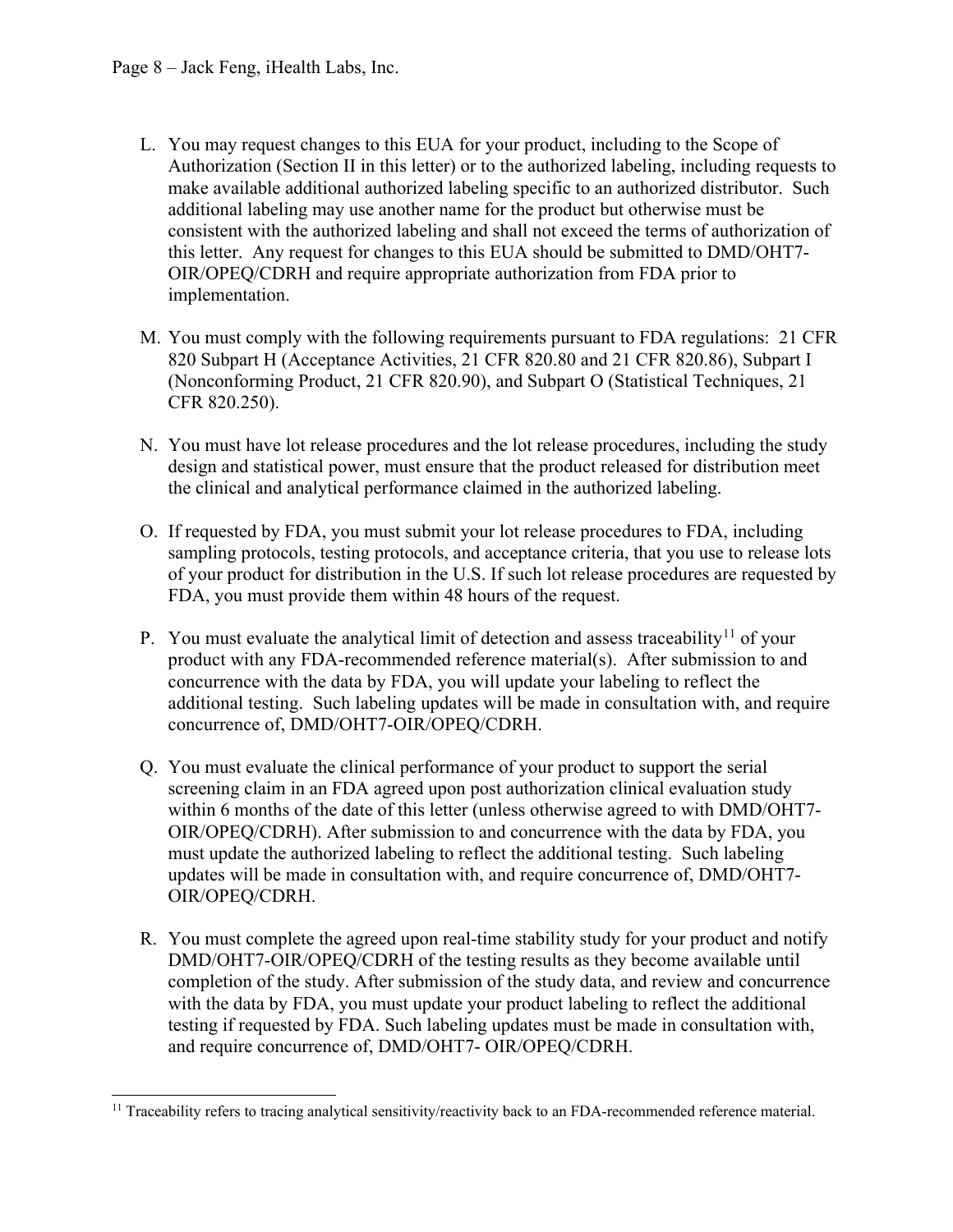- S. You must complete your previously agreed upon automatic test reporting-related software updates to the iHealth COVID-19 Test App within 1.5 months of this letter and notify DMD/OHT7-OIR/OPEQ/CDRH upon implementation. Upon implementation, you must ensure automatic test result reporting is available, using the iHealth COVID-19 Test App, to relevant public health authorities in accordance with local, state, and federal requirements.
- T. You must submit to FDA a summary report within 90 calendar days of product launch summarizing the results of any testing performed using your product during that timeframe, including how many products were distributed, the positivity rate for specimens tested with your product, and how many individuals reported results to their healthcare provider as encouraged by the "iHealth COVID-19 Antigen Rapid Test Instruction for use," along with any proposed corrective action, as necessary.
- U. You must evaluate the impact of SARS-CoV-2 viral mutations on your product's performance. Such evaluations must occur on an ongoing basis and must include any additional data analysis that is requested by FDA in response to any performance concerns you or FDA identify during routine evaluation. Additionally, if requested by FDA, you must submit records of these evaluations for FDA review within 48 hours of the request. If your evaluation identifies viral mutations that affect the stated expected performance of your device, you must notify FDA immediately (via email: [CDRH-](mailto:CDRH-EUA-Reporting@fda.hhs.gov)[EUA-Reporting@fda.hhs.gov\)](mailto:CDRH-EUA-Reporting@fda.hhs.gov).
- V. If requested by FDA, you must update your labeling within 7 calendar days to include any additional labeling risk mitigations identified by FDA, such as those related to the impact of viral mutations on test performance. Such updates will be made in consultation with, and require concurrence of, DMD/OHT7-OIR/OPEQ/CDRH.
- W. You must submit your product for any FDA-recommended independent evaluation to confirm the performance characteristics of your test, if requested by FDA. After submission to and concurrence with the data by FDA, you will update your labeling to reflect the additional testing. Such labeling updates will be made in consultation with, and require concurrence of, DMD/OHT7-OIR/OPEQ/CDRH.

## **Conditions Related to Printed Materials, Advertising and Promotion**

- X. All descriptive printed matter, advertising and promotional materials relating to the use of your product shall be consistent with the authorized labeling, as well as the terms set forth in this EUA and meet the requirements set forth in section  $502(a)$ ,  $(q)(1)$ , and  $(r)$  of the Act, as applicable, and FDA implementing regulations.
- Y. No descriptive printed matter, advertising or promotionalmaterials relating to the use of your product may represent or suggest that this test is safe or effective for the detection of SARS-CoV-2.
- Z. All descriptive printed matter, advertising and promotional materials relating to the use of your product shall clearly and conspicuously state that: